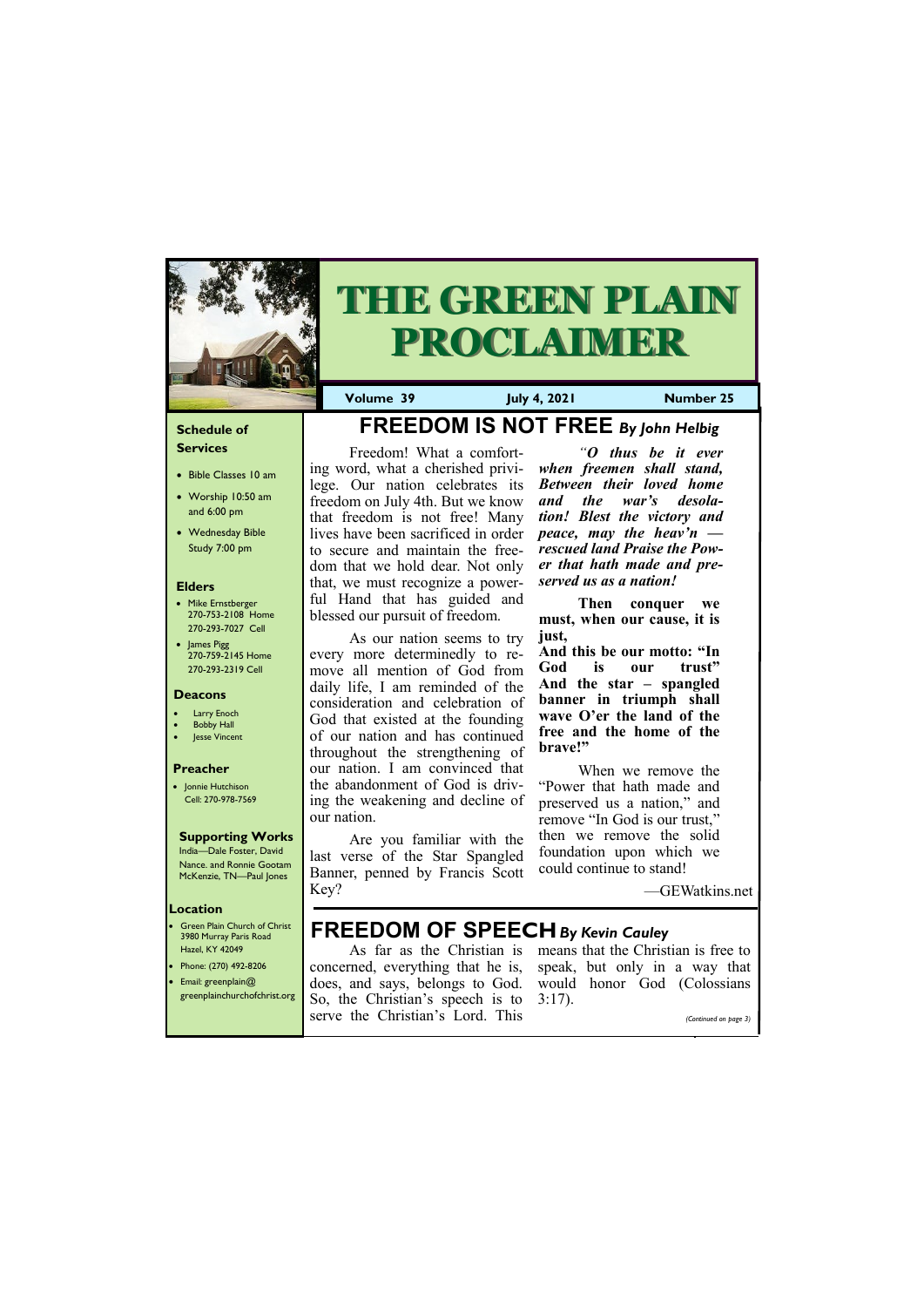## NEWS AND NOTES

*REMEMBER IN PRAYER: Green Plain members*: Faye Travis, Peggy Jarvis, Rex Enoch, Joanne Barnes, Maxine Pool, Hayes and Marjorie Grady, Jim Fielder, Griselda Adams, Larry Enoch, Carolyn Byars, Mary and Jim Lowrie, and Mary Vincent *Family and Friends:* Helen Tidwell, Jenne Pool, Teresa Tacker, Betty Pond, Bryan White, Meredith Enoch, Kenneth Mizell, Janice Canter, Andrea Phillips, Donald and Dorothy Cook, Sandra Cook Downs, Kevin Smith, Dale Pentecost, Jaime Aguavo, Jr., Brett Wyatt, Lucetria Hutchison and Kerry Thompson. Please let us know of those who have improved or any one who needs to be added to this list..

The Book **Bible Study** Wednesday 7 pm> **Fittus**  $\Omega$ **God's Plan for Your Salvation GOSPEL**  1. Hear the word of God— **BROADCASTING**  Romans 10:17. 2. Believe Jesus Christ is the Son **NETWORK** of God—Jn 8:24 3. Repent of your sins—Acts 2:38. **The Gospel 24/7** 4. Confess your faith in Christ— Rom. 10:9-10 **Online at gbntv.org** 5. Be immersed in water for the remission of your sins—Ac. 2:38; 22:16; Rom. 6:3-4

- **PANTRY ITEMS July 2021: 4—Apple Sauce; 11—Canned Fruit Juice; 18—Vienna Sausages; 25—Jell-O.** Please bring any additional items you wish for the "blessing box" which is located next to the breezeway on the north side of the building.
- **July 2021 Anniversaries: None** . **Birthdays:** 7-Chad Canter; 18-Hayes Grady 30-Jim Lowrie; If we have left anyone out please let us know.
- **Study the Bible in Your Own Home.** Enroll in a Completely **Free Bible Correspondence Course.** Send your name, complete mailing address and phone number to: Green Plain church of Christ—3980 Murray Paris Road—Hazel, KY 42049 or enroll online at *http://greenplainchurchofchrist.org* or email *greenplain@greenplainchurchofchrist.org.*

## **Page 2**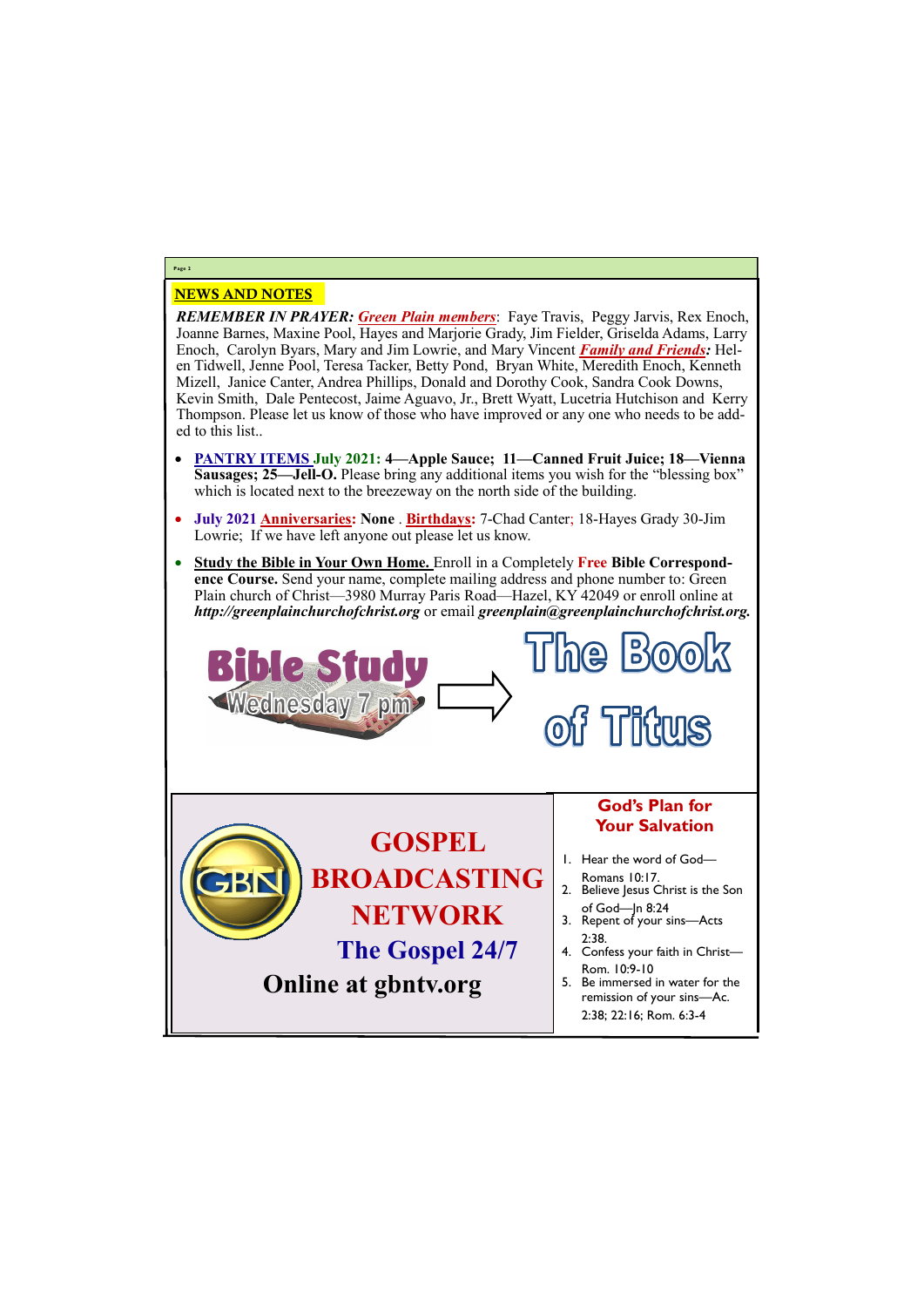**Page 3**

There are those, however, who suggest that freedom of speech gives us the right to say just about anything that we please, including vulgar language, obscenities regarding other people, backbiting, gossip, and just about any other kind of foul speech imaginable. One of my favorite verses in that regard is Psalm 12:3, 4 "The LORD shall cut off all flattering lips, and the tongue that speaketh proud things: Who have said, With our tongue will we prevail; our lips are our own: who is lord over us?"

While the one type of speech is approved by God, the other type is sinful, and we all recognize that. However, speaking from a legal/constitutional perspective, the courts have determined that both kinds of speech are legally protected. That is, one may stand up and utter vitriolic and vicious words that cut and destroy OR one may stand up and speak the sober truths of righteousness that are contained within the gospel of Christ, right? Well, that's what we think, at least.

Wisconsin who has made a couple of banners to be held over freeways on a pedestrian

Three news stories have appeared in my email in-box recently regarding seemingly unrelated incidents. One of them had to do with the rantings of one Whoopi Goldberg at a fund raiser for Kerry and Edwards. I won't get into the sordid details (and I do mean sordid), but Goldberg's potty mouth spewed just about every form of obscenity in the book and added a couple of new entries. Concerning that event, the Kerry campaign stated that it was "the heart and soul of America." You can draw your own conclusions. Now, if someone had suggested that Goldberg go to prison over saying such things, no doubt, someone would have yelled, "Free Speech! Free Speech!" and the whole matter would have ended.

On the other hand, there is a man in

overpass that state, "Homosexuality is sin" and "Christ can set you free." What has happened to this man? First, the city ordered him off the overpasses. Of course, he cited free speech, but as of late, a federal court judge has sided with the city. If he tries to do this again, guess what? He goes to jail.

In yet another incident, a conservative member of the National Education Association was kicked off of her position in the NEA because she objected to the NEA giving an award to a homosexual activist. Simply for standing up and saying that she didn't think that this homosexual (who is on the record as saying he wants kindergarteners exposed to homosexuality) deserves an award, she was given "da boot."

So, here is one incident where a woman can utter the filthiest kind of speech imaginable known to man and be praised for it but on the other hand, two people who stand up for what is right and good and holy, are shut down, no doubt as harboring that politically correct term, "hate."

How is it that one form of hate speech can be completely ignored (Goldberg's), but that another form of "hate" speech (which really isn't) must be legally dealt with and prohibited? There is really only one explanation. Satan has convinced people that wrong is right and that right is wrong. The prophet Isaiah wrote, "Woe unto them that call evil good, and good evil; that put darkness for light, and light for darkness; that put bitter for sweet, and sweet for bitter!" (Isaiah 5:20).

Do we think that we have a constitutional right to free speech in our churches today? That may be changing before we know it. Today it is the overpass that is being censored, tomorrow, the pulpit. Awake to righteousness! It is time for good Christian people to take back control of our nation.

-GEWATKINS.NET

*(Continued from page 1)*